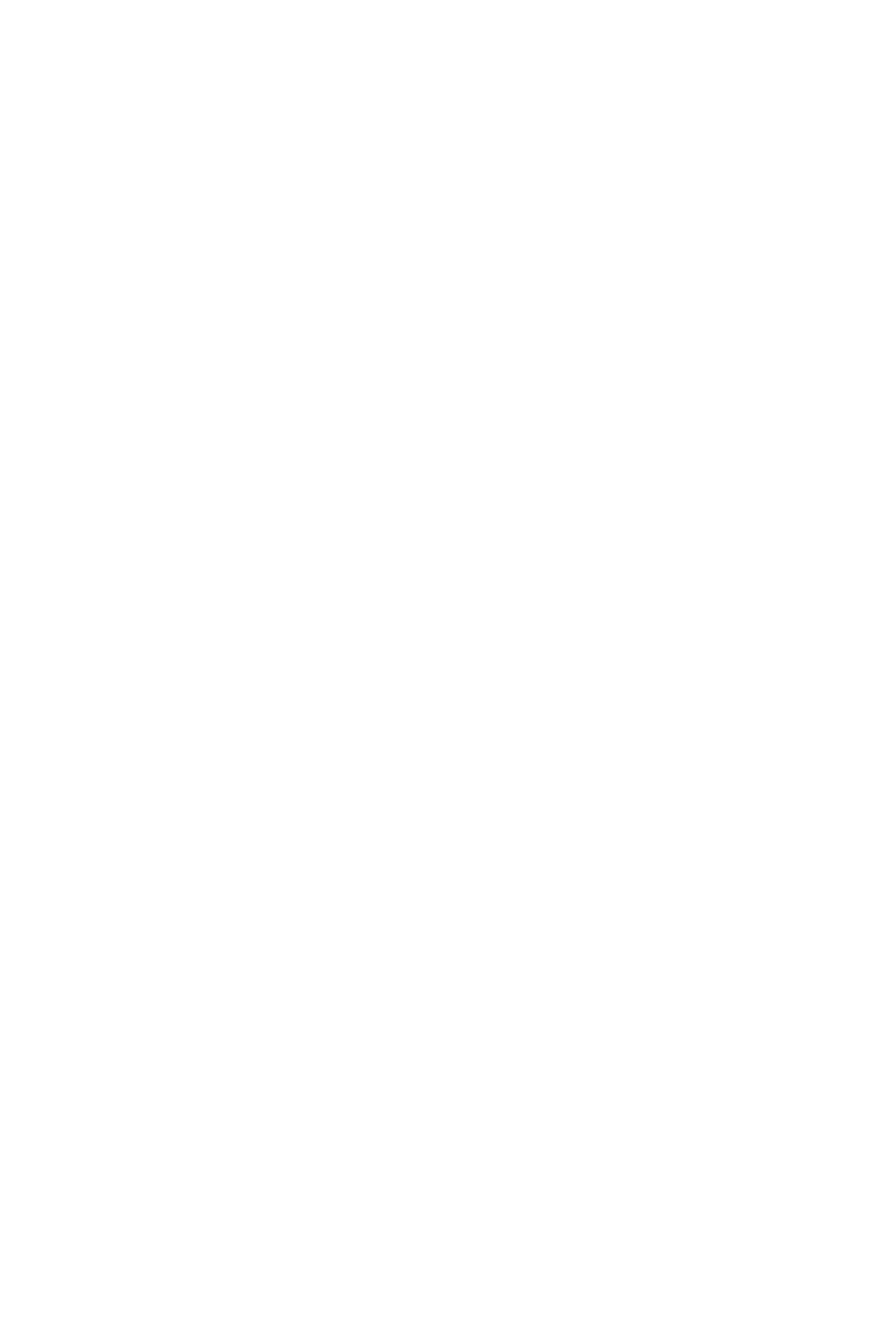# 2014 Highlights

For the six months ended 30 June 2014 and 2013

|                                                            | 2014      | 2013      | % Change |
|------------------------------------------------------------|-----------|-----------|----------|
| Gross Premiums Written (in \$000's)                        | \$184,694 | \$184,107 | 0.3%     |
| Net Income (in \$000's)                                    | \$17,494  | \$10,225  | 71.1%    |
| Cash Dividends (in \$000's)                                | \$3,614   | \$3,406   | 6.1%     |
| Net Earnings per Share                                     | \$2.04    | \$1.20    | 70.0%    |
| Cash Dividends per Share                                   | \$0.42    | \$0.40    | 5.0%     |
| <b>Annualized Return on</b><br><b>General Fund Assets</b>  | 3.0%      | 1.9%      | 56.2%    |
| <b>Annualized Return on</b><br><b>Shareholders' Equity</b> | 14.5%     | 9.6%      | 50.4%    |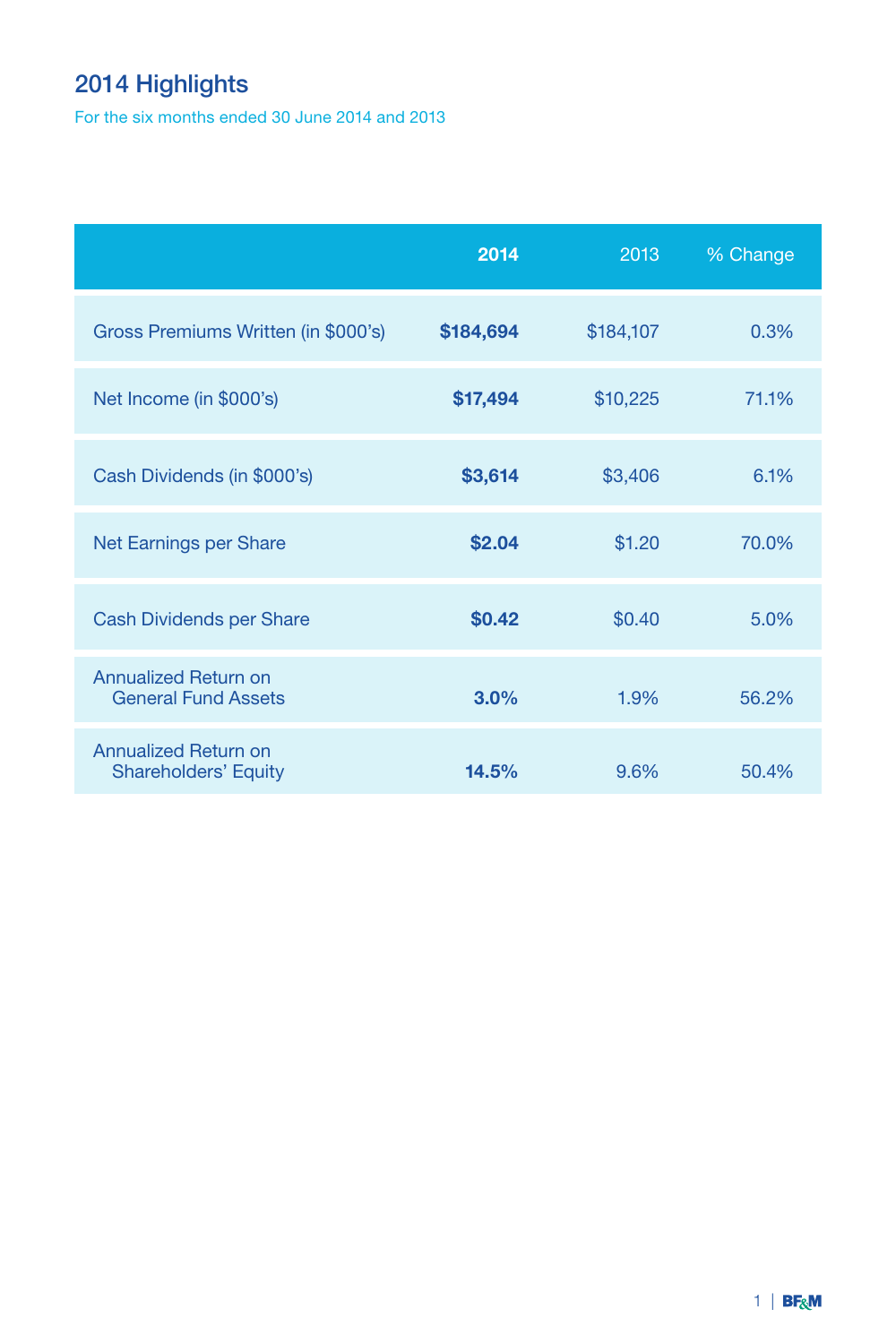### Report to Shareholders

We are pleased to present the unaudited financial statements for BF&M Limited for the half year to 30 June 2014. Consolidated shareholders' net income for the first six months was \$17.5 million. Shareholders' net income for the comparable period in 2013 was \$10.2 million. These 2014 results represent an annualized 14.5% return on equity for shareholders. At 30 June 2014, general fund assets totaled \$1.2 billion and shareholders' equity was \$242.4 million. Based on the Company's strong balance sheet and six month results, the Board of Directors declared and maintained the dividend of 22c per share for shareholders of record at 30 September 2014.

We were pleased that rating agency A.M. Best maintained their Financial Strength Rating "A" (Excellent) for BF&M's two principal Bermuda based operating companies, BF&M Life Insurance Company Limited ("BF&M Life") and BF&M General Insurance Company Limited ("BF&M General"). A.M. Best's rating system is designed to provide an opinion of an insurer's financial strength and ability to meet ongoing obligations to policyholders. Their opinions are derived from an evaluation of a company's balance sheet strength, operating performance and business profile. A.M. Best's "A" (Excellent) rating rationale cited "the organization's consistently positive net income, steady premium growth, and strong capitalization". These "A" (Excellent) ratings for BF&M Life and BF&M General are the strongest of any local insurer in the Bermuda marketplace. A.M. Best recently upgraded the financial strength rating of BF&M Limited's Cayman based company, Island Heritage Insurance Company Ltd, to "A" (Excellent) and affirmed the financial strength rating of "A-" (Excellent) for BF&M Limited's Barbados based company the Insurance Corporation of Barbados Limited.

In closing, I would like to acknowledge the recent opening of the new Acute Care Wing of Bermuda's King Edward Memorial VII as a major milestone for the island, and congratulate everyone involved for their hard work and dedication to make this project a reality. The company contributed \$250,000 to this first class facility, which will serve Bermuda's residents for decades to come.

On behalf of all of us at BF&M, thank you for your continued support.

John Wight

R. John Wight, CPA, CA, CPCU Group President & Chief Executive Officer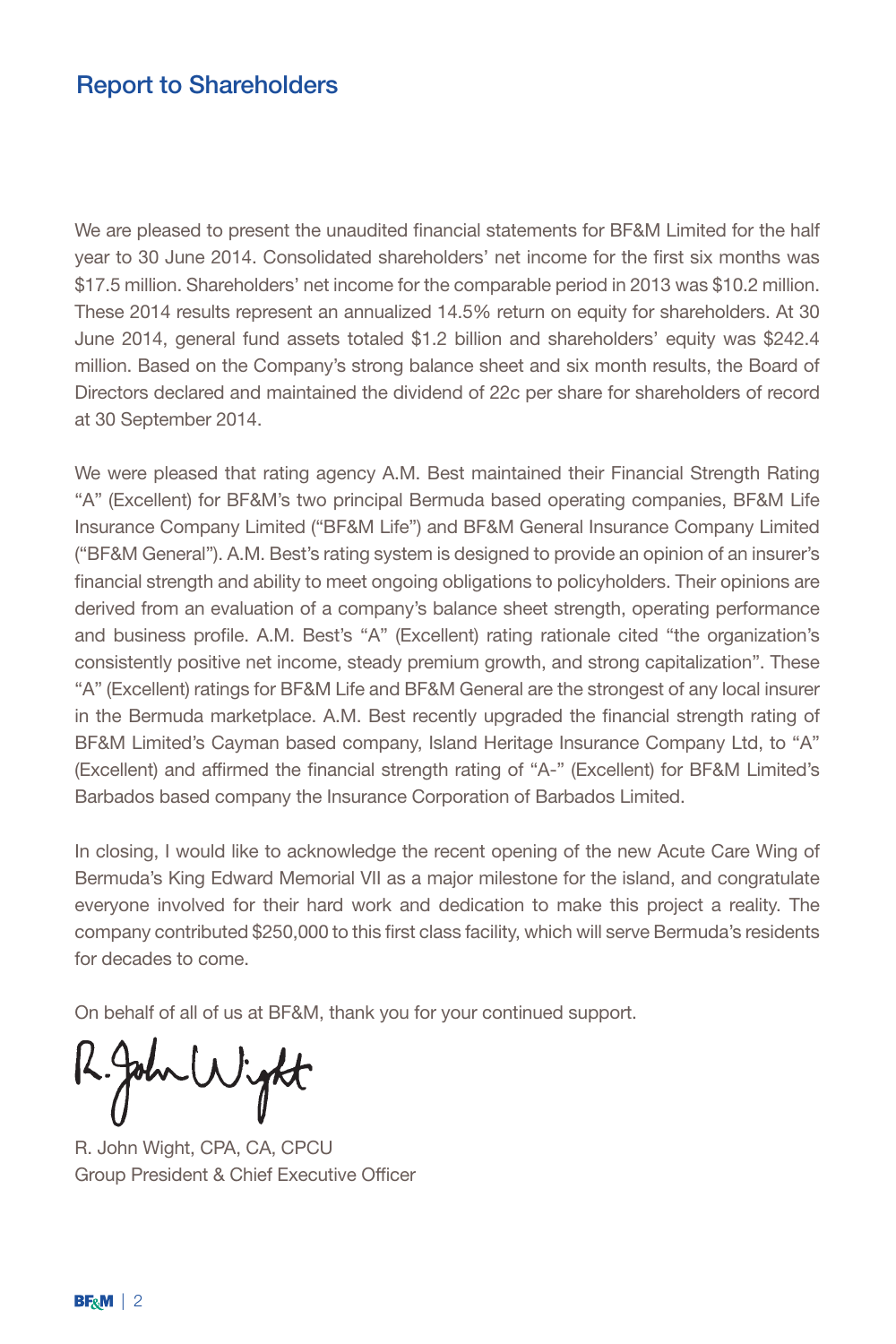# Consolidated Statement of Financial Position

#### As at 30 June 2014 and 31 December 2013 (unaudited) (in thousands of Bermuda dollars)

|                                        | 30 Jun 2014 | 31 Dec 2013 |
|----------------------------------------|-------------|-------------|
|                                        | S           | S           |
| <b>ASSETS</b>                          |             |             |
| Cash and cash equivalents              | 97,318      | 74,032      |
| <b>Fixed deposits</b>                  | 2,019       | 2,015       |
| Regulatory deposits                    | 18,171      | 19,399      |
| Investments                            | 740,967     | 709,873     |
| Insurance receivables and other assets | 104,427     | 79,723      |
| Deferred policy acquisition costs      | 10,393      | 9,936       |
| Reinsurance assets                     | 85,250      | 61,433      |
| Investment properties                  | 38,221      | 38,621      |
| Property and equipment                 | 23,974      | 23,710      |
| Tax recoverable                        | 749         | 676         |
| Intangible assets                      | 46,780      | 46,969      |
| Total general fund assets              | 1,168,269   | 1,066,387   |
| Segregated funds assets                | 618,526     | 586,791     |
| <b>TOTAL ASSETS</b>                    | 1,786,795   | 1,653,178   |
| <b>LIABILITIES</b>                     |             |             |
| Other liabilities                      | 111,425     | 67,191      |
| Deferred tax liability                 | 1,062       | 880         |
| Loans payable                          | 14,370      | 18,141      |
| Retirement benefit obligations         | 2,412       | 2,230       |
| Investment contract liabilities        | 335,825     | 333,262     |
| Insurance contract liabilities         | 416,880     | 372,950     |
| Total general fund liabilities         | 881,974     | 794,654     |
| Segregated funds liabilities           | 618,526     | 586,791     |
| <b>TOTAL LIABILITIES</b>               | 1,500,500   | 1,381,445   |
| <b>EQUITY</b>                          |             |             |
| Share capital                          | 8,640       | 8,558       |
| Contributed surplus                    | 1,482       | 1,482       |
| Share premium                          | 59,751      | 59,037      |
| Accumulated other comprehensive loss   | (4,625)     | (4,521)     |
| Retained earnings                      | 177,138     | 163,258     |
| Total shareholders' equity             | 242,386     | 227,814     |
| Non-controlling interests              | 43,909      | 43,919      |
| <b>TOTAL EQUITY</b>                    | 286,295     | 271,733     |
| <b>TOTAL LIABILITIES AND EQUITY</b>    | 1,786,795   | 1,653,178   |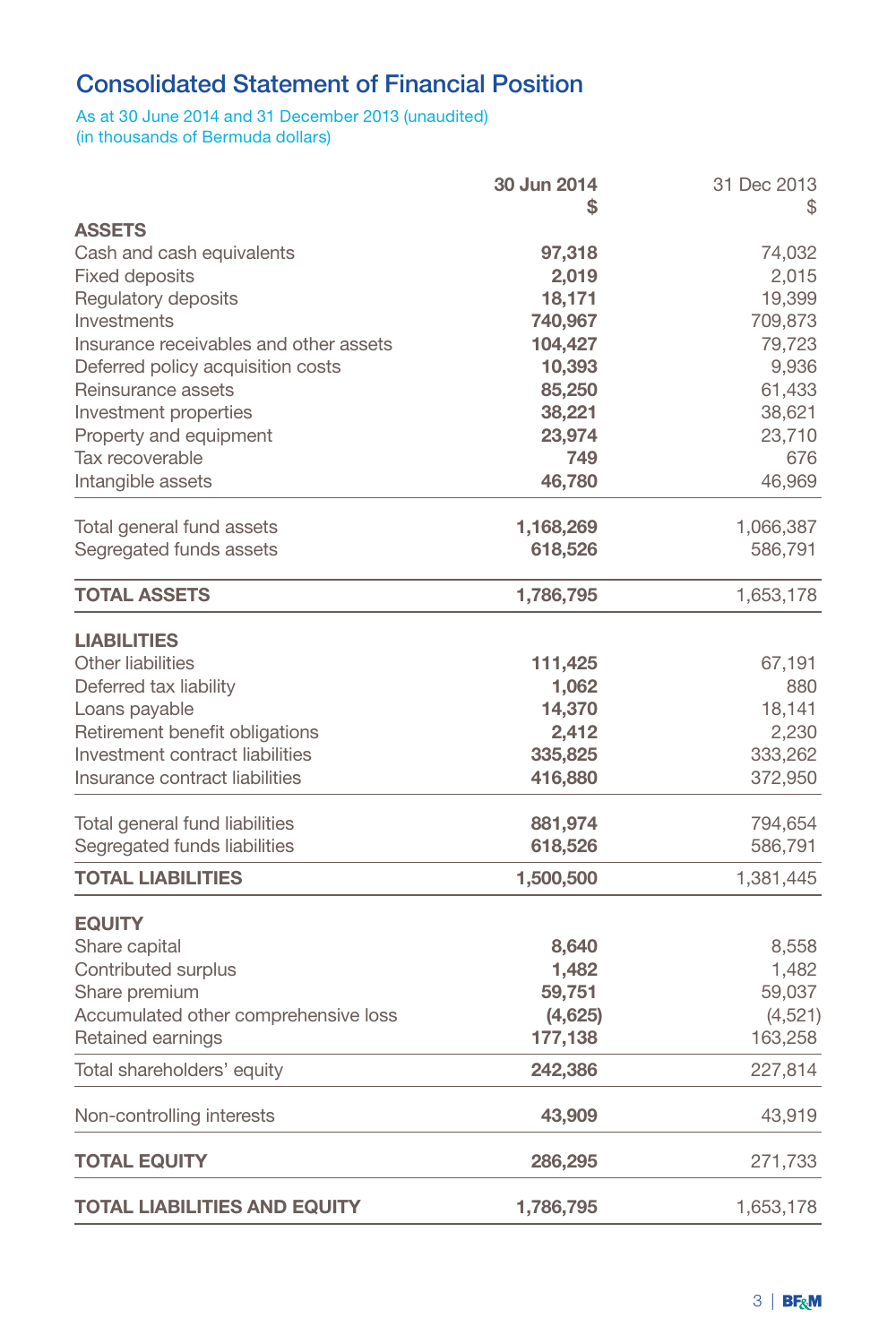# Consolidated Statement of Income

For the six months ended 30 June 2014 and 2013 (unaudited) (in thousands of Bermuda dollars except per share amounts)

|                                                | 30 Jun 2014 | 30 Jun 2013 |
|------------------------------------------------|-------------|-------------|
| <b>INCOME</b>                                  |             |             |
| Gross premiums written                         | 184,694     | 184,107     |
| Reinsurance ceded                              | (93,602)    | (87, 785)   |
| Net premiums written                           | 91,092      | 96,322      |
| Net change in unearned premiums                | 13,130      | 4,172       |
| Net premiums earned                            | 104,222     | 100,494     |
| Investment income (loss)                       | 21,355      | (10, 436)   |
| Commission and other income                    | 19,514      | 19,816      |
| Rental income                                  | 2,089       | 2,088       |
| <b>TOTAL INCOME</b>                            | 147,180     | 111,962     |
| <b>EXPENSES</b>                                |             |             |
| Insurance contract benefits and expenses       |             |             |
| Life and health policy benefits                | 62,292      | 32,456      |
| Short term claim and adjustment expenses       | 11,895      | 13,352      |
| Investment contract benefits                   | 397         | 1,235       |
| Paid or credited to policyholder accounts      | 1,057       | 634         |
| Participating policyholders' net (income) loss | (60)        | 18          |
| Commission and acquisition expense             | 16,277      | 15,973      |
| Operating expenses                             | 31,865      | 31,766      |
| Amortisation expense                           | 3,898       | 3,835       |
| Interest on loans                              | 256         | 376         |
| <b>TOTAL BENEFITS AND EXPENSES</b>             | 127,877     | 99,645      |
| <b>INCOME BEFORE INCOME TAXES</b>              | 19,303      | 12,317      |
| Income taxes                                   | (655)       | (909)       |
| <b>NET INCOME FOR THE PERIOD</b>               | 18,648      | 11,408      |
| Non-controlling interests in subsidiaries      | (1, 154)    | (1, 183)    |
| <b>SHAREHOLDERS' NET INCOME</b>                | 17,494      | 10,225      |
| Earnings per share:                            |             |             |
| Basic and Fully diluted                        | \$2.04      | \$1.20      |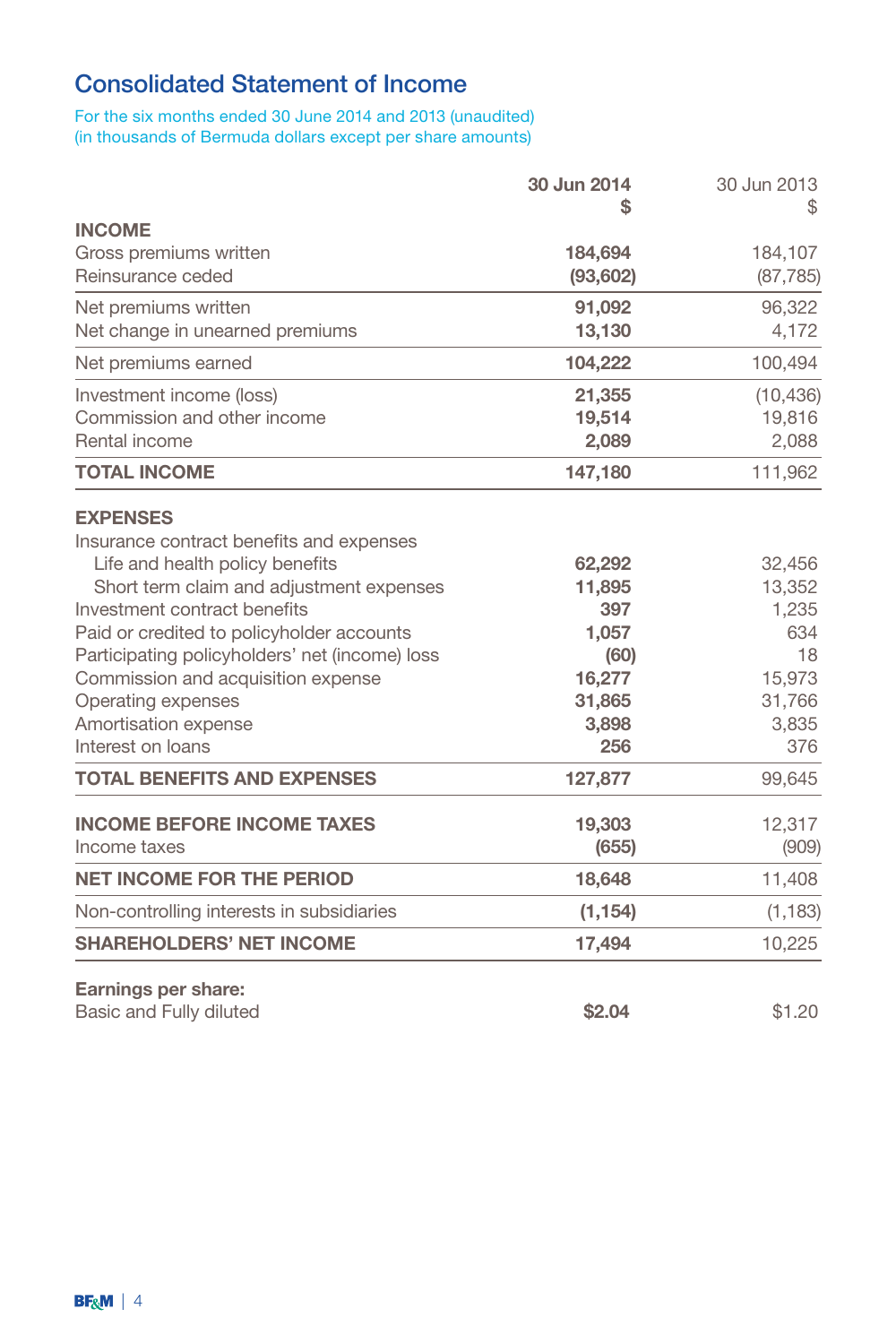## Consolidated Statement of Comprehensive Income

For the six months ended 30 June 2014 and 2013 (unaudited) (in thousands of Bermuda dollars)

|                                                                                                                                                                    | 30 Jun 2014<br>S | 30 Jun 2013<br>S |
|--------------------------------------------------------------------------------------------------------------------------------------------------------------------|------------------|------------------|
| Net income after income taxes                                                                                                                                      | 18,648           | 11,408           |
| Other comprehensive income                                                                                                                                         |                  |                  |
| Items that may be subsequently reclassified<br>to the income statement<br>Fair value loss on assets held as available for sale<br>Currency translation differences | (243)<br>21      | (2)<br>(42)      |
| Total other comprehensive loss after<br>income taxes for the period                                                                                                | (222)            | (44)             |
| <b>Comprehensive income</b>                                                                                                                                        | 18,426           | 11,364           |
| Comprehensive income attributable to:<br>Shareholders<br>Non-controlling interests in subsidiaries                                                                 | 17,390<br>1,036  | 10,181<br>1,183  |
| <b>Comprehensive income</b>                                                                                                                                        | 18,426           | 11,364           |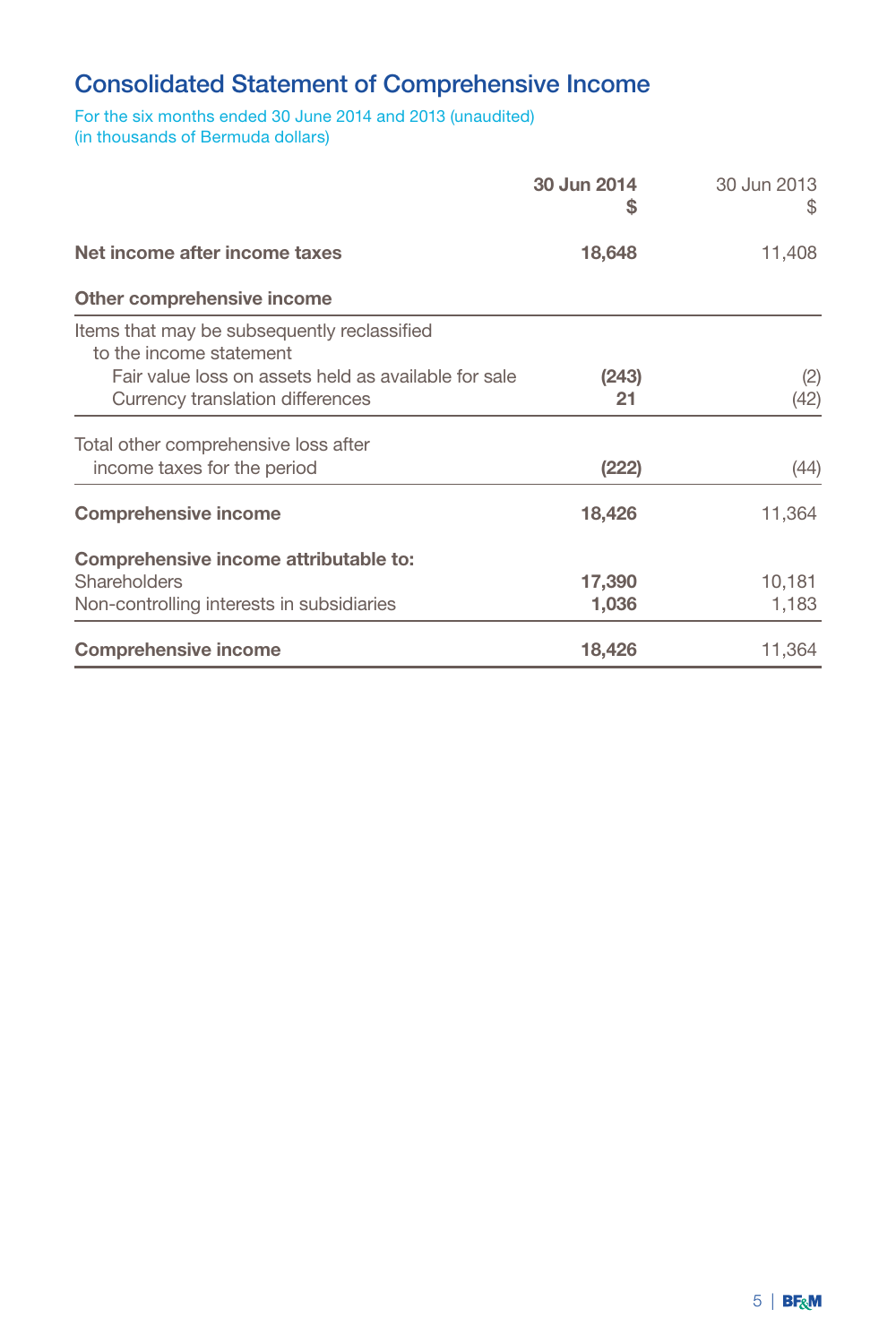## Consolidated Statement of Changes in Equity

### For the six months ended 30 June 2014 and 2013 (unaudited) (in thousands of Bermuda dollars)

|                                                          | 30 Jun 2014<br>\$ | 30 Jun 2013<br>S |
|----------------------------------------------------------|-------------------|------------------|
| <b>Share capital</b>                                     |                   |                  |
| Balance - beginning of year                              | 8,558             | 8.477            |
| Shares issued under employee share purchase plan         | 17                | 12               |
| Shares issued under equity incentive plan                |                   | 13               |
| Share grants issued under equity incentive plan          | 65                | 42               |
| <b>Balance - end of year</b>                             | 8,640             | 8,544            |
| Contributed surplus – beginning and end of year          | 1,482             | 1,482            |
| Share premium                                            |                   |                  |
| Balance - beginning of year                              | 59,037            | 58,484           |
| Shares issued under employee share purchase plan         | 264               | 179              |
| Shares issued under equity incentive plan                |                   | 122              |
| Share grants issued under equity incentive plan          | 1,081             | 646              |
| Deferred share grants issued under equity incentive plan | (631)             |                  |
| <b>Balance - end of year</b>                             | 59,751            | 59,431           |
| <b>Accumulated other comprehensive loss</b>              |                   |                  |
| Balance - beginning of year                              | (4,521)           | (8,961)          |
| Other comprehensive loss for the year                    | (104)             | (44)             |
| <b>Balance - end of year</b>                             | (4,625)           | (9,005)          |
|                                                          |                   |                  |
| <b>Retained earnings</b>                                 |                   |                  |
| Balance - beginning of year                              | 163,258           | 144,935          |
| Net income for the year                                  | 17,494            | 10,225           |
| Cash dividends                                           | (3,614)           | (3,406)          |
| Balance – end of year                                    | 177,138           | 151,754          |
| Total equity attributable to shareholders                |                   |                  |
| of the company                                           | 242,386           | 212,206          |
| Attributable to non-controlling interests                |                   |                  |
| Balance - beginning of year                              | 43,919            | 43,510           |
| Net income for the year                                  | 1,154             | 1,183            |
| Other comprehensive loss for the year                    | (118)             |                  |
| Cash dividends                                           | (1,046)           | (1,029)          |
| Balance - end of year                                    | 43,909            | 43,664           |
| <b>Total equity</b>                                      | 286,295           | 255,870          |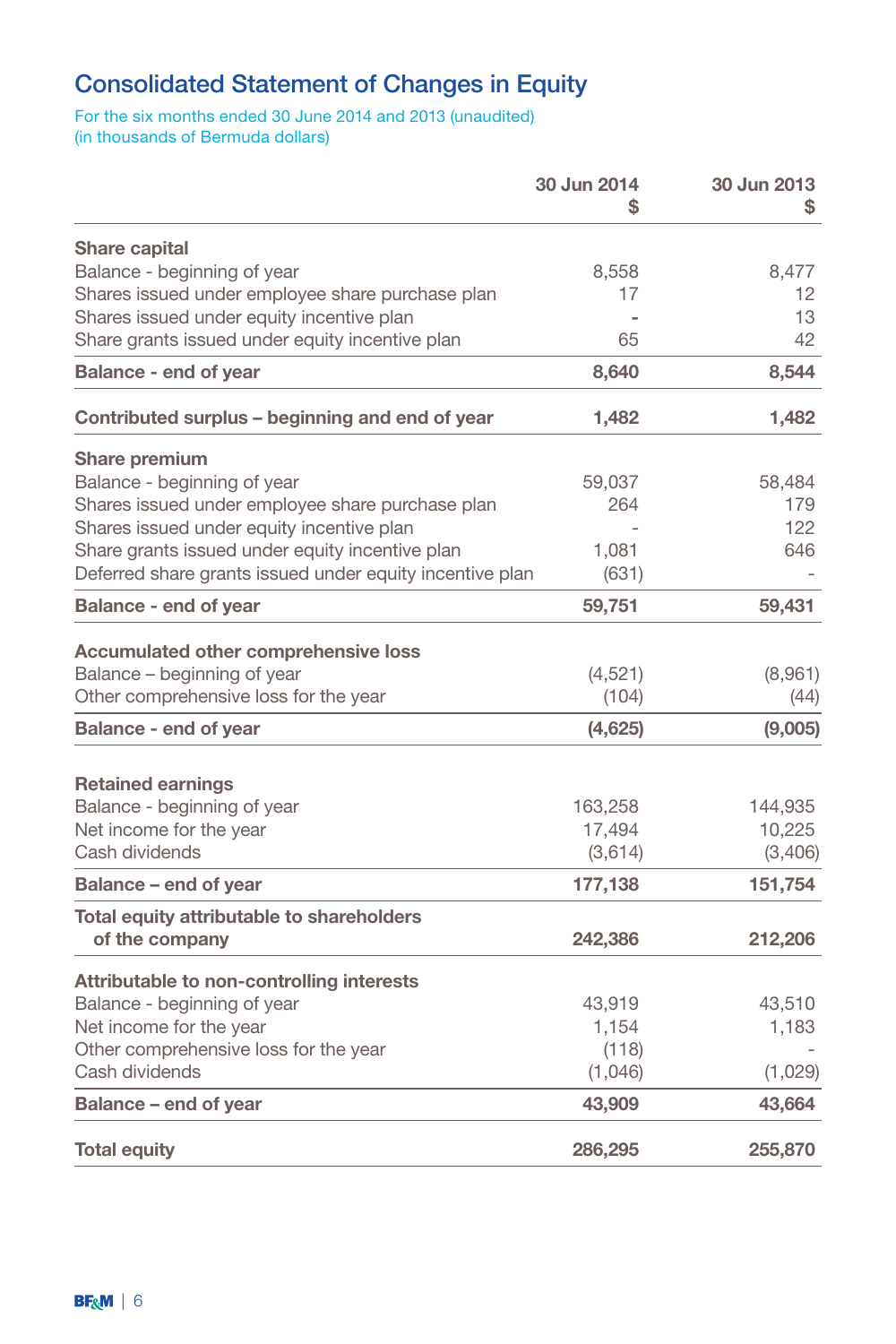# Consolidated Statement of Cash Flows

### For the six months ended 30 June 2014 and 2013 (unaudited) (in thousands of Bermuda dollars)

|                                                               | 30 Jun 2014<br>S   | 30 Jun 2013<br>\$ |
|---------------------------------------------------------------|--------------------|-------------------|
| Cash flows from operating activities                          |                    |                   |
| Income before income taxes                                    | 19,303             | 12,317            |
| <b>Adjustments for:</b>                                       |                    |                   |
| Investment income                                             | (11,069)           | (11, 710)         |
| Net realised loss (gain) on investments                       | 670                | (17)              |
| Change in fair value of investments                           | (14, 673)          | 17,339            |
| Unrealised gain on investments                                |                    |                   |
| allocated to insurance contracts                              | (2,652)            | (338)             |
| Provision for losses on investments                           | 1,299              | 1,489             |
| Amortisation of property and equipment                        | 944                | 902               |
| Amortisation of investment properties                         | 470                | 464               |
| Amortisation of intangible assets                             | 2,484              | 2,469             |
| Gain on sale of property and equipment                        | (3)                | (42)              |
| Interest on loan                                              | 256                | 376               |
| Compensation expense related to shares and options            | 714                | 994               |
| Changes in assets and liabilities:                            |                    |                   |
| Regulatory deposits<br>Insurance receivables and other assets |                    | 413               |
| Deferred policy acquisition costs                             | (24, 203)<br>(457) | (12,918)<br>(396) |
| Reinsurance assets                                            | (23, 817)          | (13, 448)         |
| Insurance contract liabilities                                | 43,930             | 7,621             |
| Investment contract liabilities                               | 2,563              | 4,677             |
| Other liabilities                                             | 44,234             | 22,584            |
| Retirement benefit obligations                                | 182                | (1,038)           |
| Cash generated from operations                                | 40,175             | 31,738            |
|                                                               |                    |                   |
| Interest paid                                                 | (256)              | (379)             |
| Income taxes paid<br>Interest received                        | (546)              | (1,055)<br>11,122 |
|                                                               | 11,186             |                   |
| Net cash generated from operating activities                  | 50,559             | 41,426            |
| Cash flows from investing activities                          |                    |                   |
| Purchase of investments                                       | (126, 848)         | (120, 455)        |
| Proceeds from sales of investments                            | 110,248            | 105,957           |
| Acquisition of property and equipment                         | (1,261)            | (10, 492)         |
| Purchase of fixed and regulatory deposits                     | 1,224              | (2,321)           |
| Proceeds from sales of property and equipment                 | 57                 | 42                |
| Acquisition of investment properties                          | (70)               | (93)              |
| Acquisition of intangible assets                              | (2, 295)           | (830)             |
| Net cash used for investing activities                        | (18, 945)          | (28, 192)         |
| Cash flows from financing activities                          |                    |                   |
| Cash dividends paid                                           | (3,614)            | (3,406)           |
| Loans repaid                                                  | (3, 771)           | (4,284)           |
| Cash dividends paid to non-controlling interest               | (1,046)            | (1,029)           |
| Proceeds on issue of common shares                            | 82                 | 297               |
| Net cash used for financing activities                        | (8, 349)           | (8,422)           |
| Effect from changes in exchange rates                         | 21                 | (42)              |
| Increase in cash and cash equivalents                         | 23,286             | 4,770             |
| Cash and cash equivalents - beginning of period               | 74,032             | 73,986            |
| Cash and cash equivalents - end of period                     | 97,318             | 78,756            |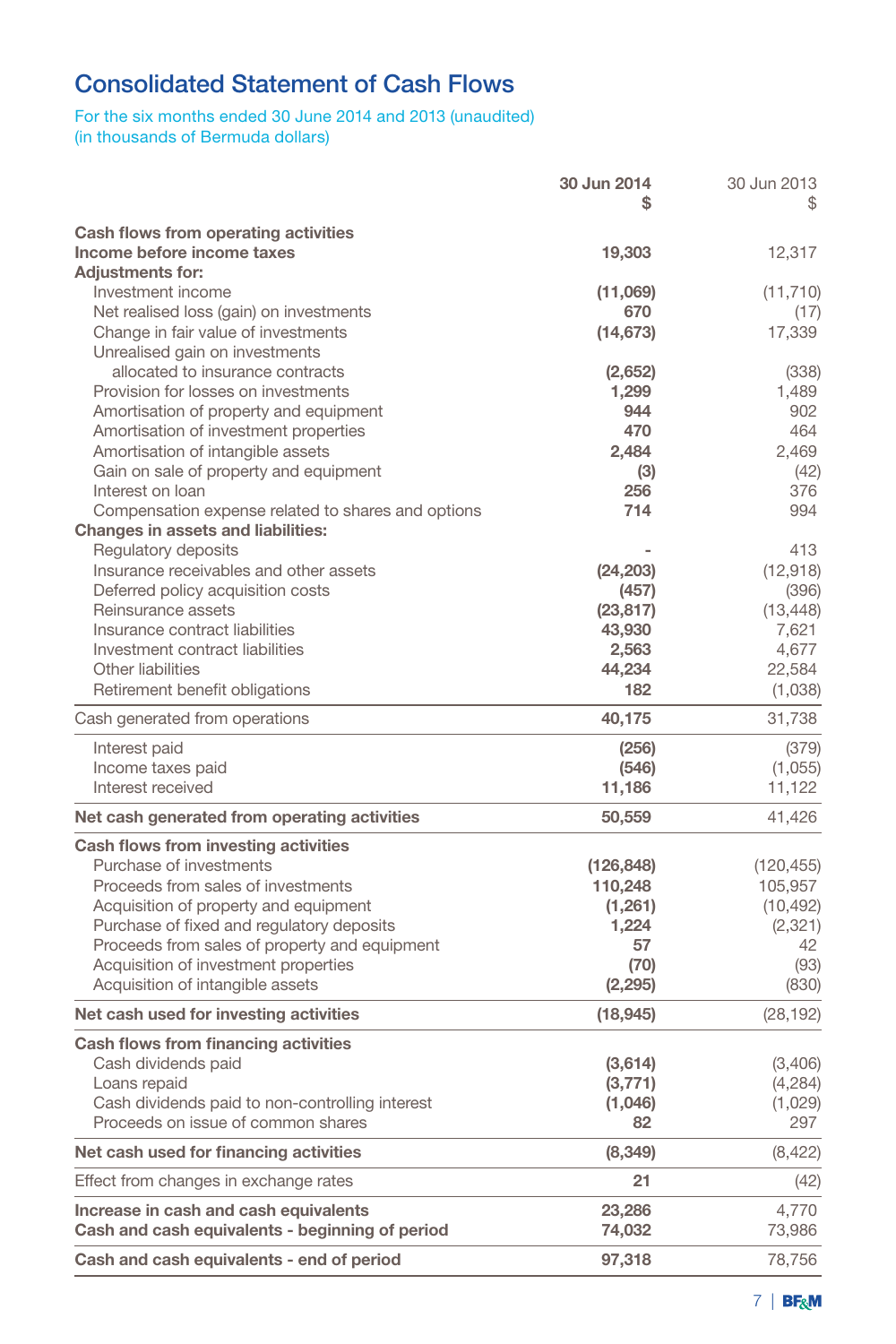For the six months ended 30 June 2014 and 2013 (unaudited) (in thousands of Bermuda dollars except share and per share amounts)

#### 1. NATURE OF OPERATIONS AND SIGNIFICANT ACCOUNTING POLICIES

BF&M Limited (the "Group") is domiciled in Bermuda as a holding company. It has subsidiaries with operations in 17 countries, with principal offices in Bermuda, Barbados, and the Cayman Islands. The consolidated group's principal business is insurance. The Group is involved in property, casualty, motor, marine, life, health and long-term disability insurance, annuities, the management and investment of pension plans, as well as the rental of office space in buildings owned by the Group.

The Group reports under International Financial Reporting Standards ("IFRS"). These unaudited interim consolidated financial statements should be read in conjunction with the Group's 2013 consolidated financial statements, as interim financial statements do not include all the information incorporated in annual consolidated financial statements prepared in accordance with IFRS. These condensed financial statements are presented in accordance with the requirements of Section IIA of the Bermuda Stock Exchange Listing Regulations and may not comply fully with the requirements of IAS 34 - Interim Financial Reporting.

The accounting policies used in the preparation of the unaudited interim consolidated financial statements are consistent with those adopted in the 2013 consolidated financial statements except as stated in Note 2 below.

All amounts in the unaudited interim consolidated financial statements and notes are shown in thousands of Bermuda dollars unless otherwise stated.

#### 2. NEW AND REVISED ACCOUNTING STANDARDS

The Group has adopted the following new standards and amendments to standards, including any consequential amendments to other standards, with a date of initial application of 1 January 2014.

- *• IAS 32 (revised) Financial Instruments: Presentation ("IAS 32")*
- *• IAS 36 (revised) Impairments of assets ("IAS 36")*
- *• IAS 39 (revised) Financial Instruments: Recognition and Measurement ("IAS 39")*
- *• IFRIC 21 Levies*

The amendments above do not have a material impact on the Group's overall results and financial position.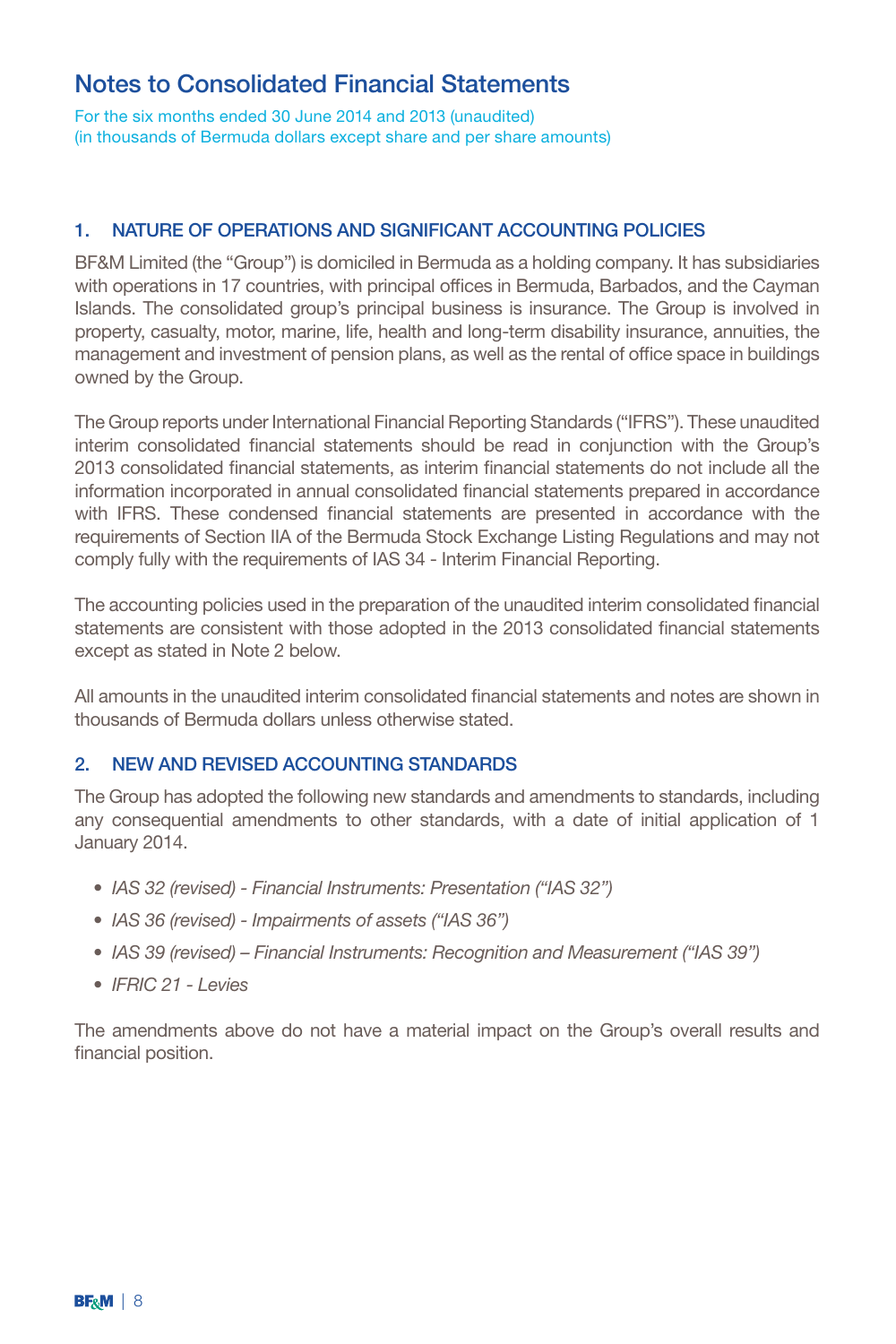For the six months ended 30 June 2014 and 2013 (unaudited) (in thousands of Bermuda dollars except share and per share amounts)

#### 3. SEGMENTAL INFORMATION

Management has determined the operating segments based on a combination of factors, including the products and geographical areas and on the basis of the reports reviewed by the Chief Executive Officer ("CEO") of the Group that are used to make strategic decisions. All the operating segments used by management meet the definition of a reportable segment.

#### 3.1. Health, life, annuity and pension (Bermuda)

This operating segment includes group and individual health and accident, life, disability, annuity and pension products.

#### 3.2. Property and casualty (Bermuda)

This operating segment includes the following products: personal and commercial fire, windstorm, burglary, public liability, marine, special types, personal automobile, personal autocycle, workmen's compensation and commercial vehicles.

#### 3.3. Real estate (Bermuda)

This operating segment includes the Group's real estate operations in Bermuda. The Group currently owns and occupies one building and is a majority owner in two buildings that are leased principally to non-related parties.

#### 3.4. Barbados operations

This operating segment is identified by its geographical location. Insurance coverage includes motor, property, marine, miscellaneous accident, group health, group life, and pension business.

#### 3.5. Cayman Islands and other Caribbean operations

This operating segment is identified by its geographical location. Insurance coverage includes motor, property, marine, and casualty business.

#### 3.6. Corporate and other

Corporate operations consist of corporate level income and expenses and returns from investments not allocated to any operating segments. It also represents the combined operations of two holding companies, a management company, a financial reinsurance company, and an investment management company. The Group manages shared services centrally with most costs allocated based on adjusted capital. Some central costs are not allocated and remain within the corporate group.

#### Measurement basis

The accounting policies of the segments are the same as those for the Group as a whole. The Group evaluates performance of operating segments on the basis of profit or loss from operations before tax.

Intersegment income is recorded at management's estimate of current market prices.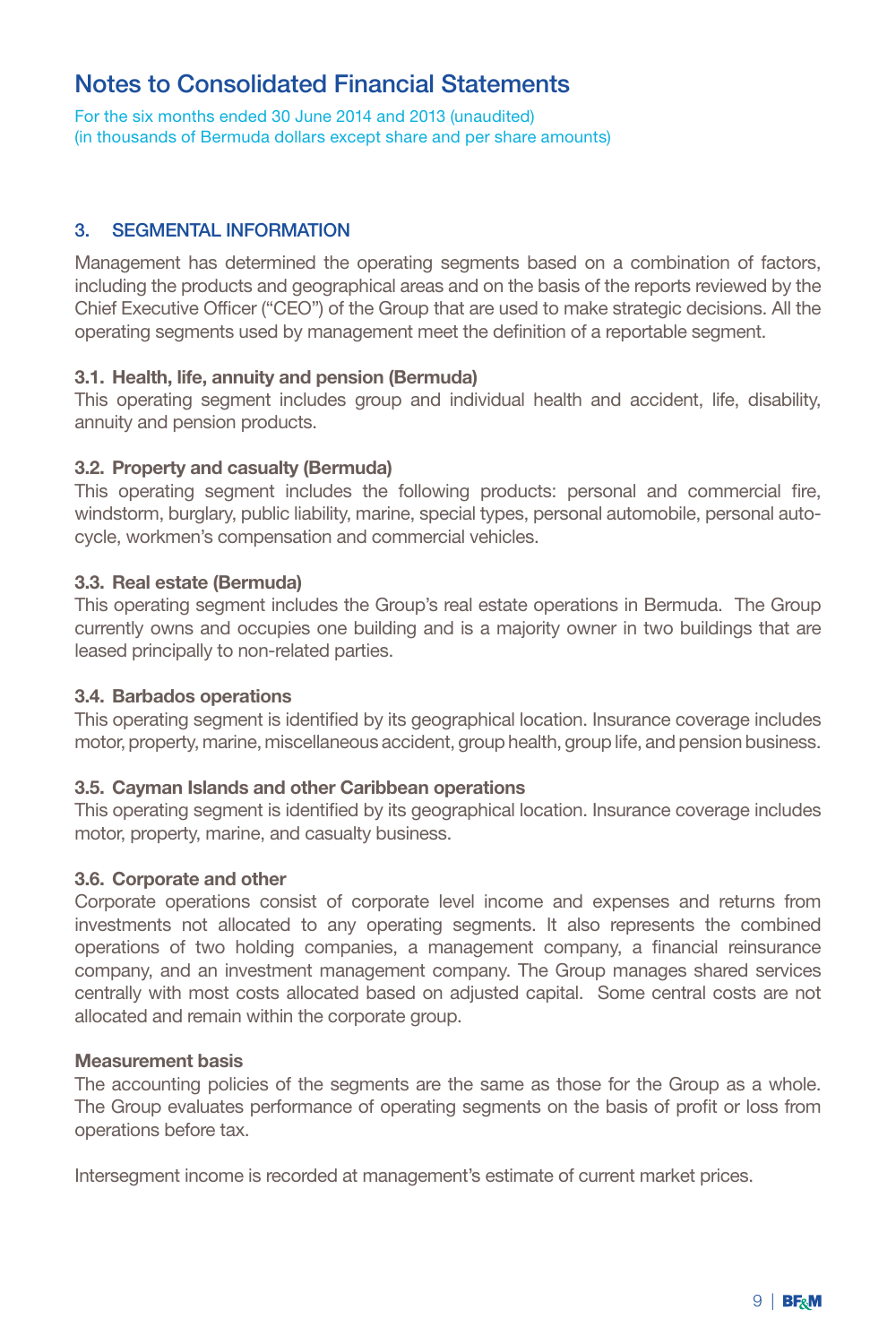For the six months ended 30 June 2014 and 2013 (unaudited) (in thousands of Bermuda dollars except share and per share amounts)

The segmental information provided to the CEO for the reportable segments for the six months ended 30 June 2014 is as follows:

|                                             |                               |                 |                          |                              | Cayman                          |               |                   |
|---------------------------------------------|-------------------------------|-----------------|--------------------------|------------------------------|---------------------------------|---------------|-------------------|
|                                             | Health, life,<br>annuity, and | Property<br>and | Real                     |                              | and other<br>Barbados Caribbean | Corporate     |                   |
|                                             | pension                       | casualty        |                          | estate operations operations |                                 | and other     | <b>Total</b>      |
| <b>Segments</b>                             | \$                            | \$              | \$                       | \$                           | \$                              | \$            | \$                |
| Income earned from                          |                               |                 |                          |                              |                                 |               |                   |
| external customers<br>Investment income     | 66,344<br>19,528              | 13,921<br>279   | 1,552                    | 21,051<br>2,235              | 22,918<br>313                   | 39<br>(1,000) | 125,825<br>21,355 |
| Total income                                | 85,872                        | 14,200          | 1,552                    | 23,286                       | 23,231                          | (961)         | 147,180           |
| Insurance contract benefits<br>and expenses | 59,023                        | 2,796           | $\overline{\phantom{0}}$ | 11,038                       | 1,330                           |               | 74,187            |
| Commission and<br>acquisition expense       | 2,808                         | 1,398           |                          | 2,270                        | 9,801                           |               | 16,277            |
| Amortisation expense                        | 763                           | 534             | 405                      | 733                          | 259                             | 1,204         | 3,898             |
| Interest expense                            |                               |                 | 52                       |                              |                                 | 204           | 256               |
| Income tax expense                          |                               |                 |                          | 145                          | 264                             | 246           | 655               |
| Shareholders'<br>net income                 | 7,367                         | 4,156           | 787                      | 649                          | 5,612                           | (1,077)       | 17,494            |
| Impairment losses<br>recognized in income   | 299                           |                 |                          |                              |                                 | 1,000         | 1,299             |
| Assets                                      | 1,266,762                     | 86,804          | 24,282                   | 212,536                      | 161,046                         | 35,365        | 1,786,795         |
| Fixed asset & intangible<br>expenditures    | 1,533                         | 857             | 12                       | 327                          | 792                             | 30            | 3,551             |
| Liabilities                                 | 1,162,675                     | 71,366          | 2,960                    | 148,610                      | 101,254                         | 13,635        | 1,500,500         |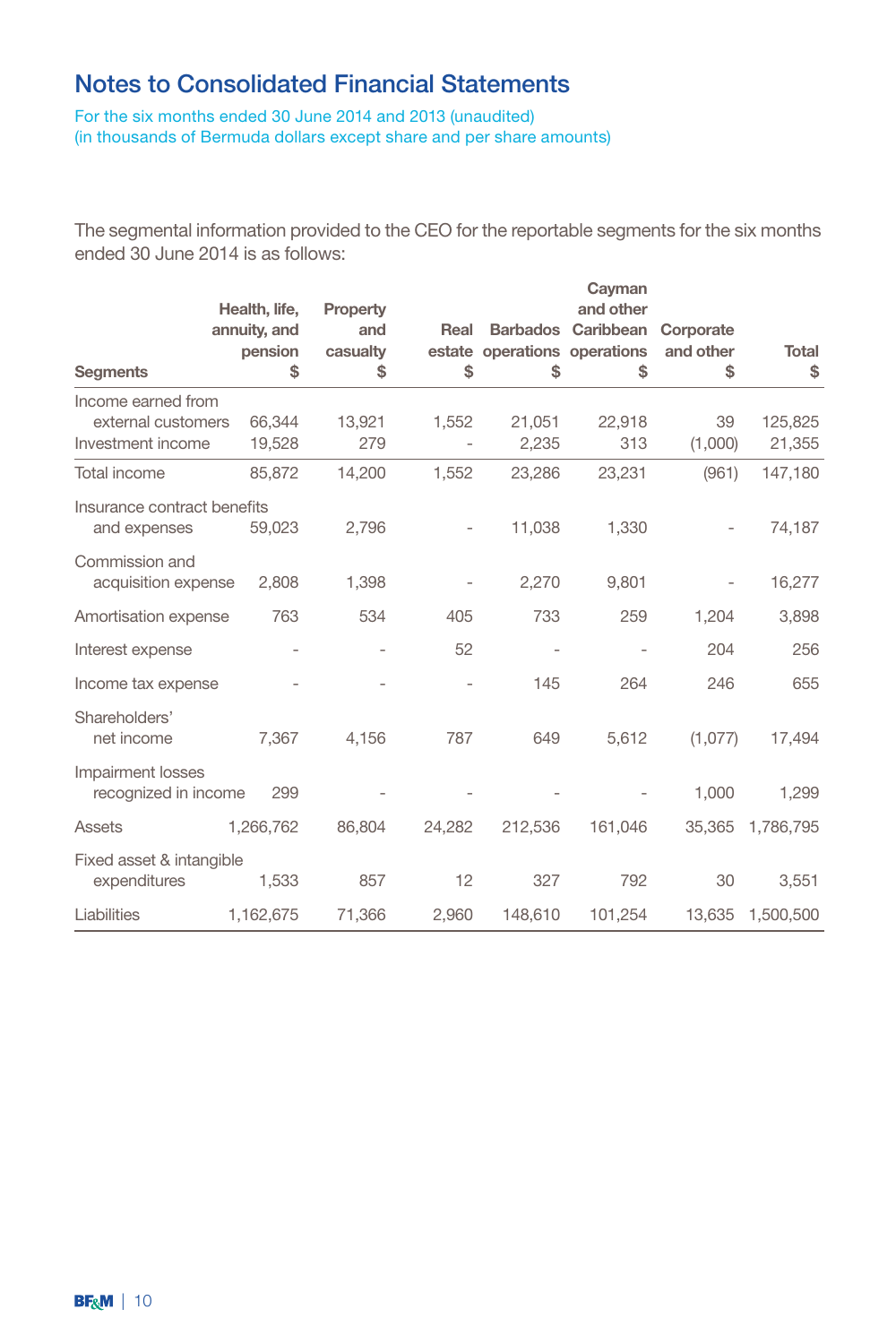For the six months ended 30 June 2014 and 2013 (unaudited) (in thousands of Bermuda dollars except share and per share amounts)

The segmental information provided to the CEO for the reportable segments for the six months ended 30 June 2013 is as follows:

|                                                 |                               |                 |                          |                              | Cayman                          |           |                      |
|-------------------------------------------------|-------------------------------|-----------------|--------------------------|------------------------------|---------------------------------|-----------|----------------------|
|                                                 | Health, life,<br>annuity, and | Property<br>and | Real                     |                              | and other<br>Barbados Caribbean | Corporate |                      |
|                                                 | pension                       | casualty        |                          | estate operations operations |                                 | and other | <b>Total</b>         |
| <b>Segments</b>                                 | \$                            | \$              | \$                       | \$                           | \$                              | \$        | \$                   |
| Income earned from                              |                               |                 |                          |                              |                                 |           |                      |
| external customers<br>Investment income         | 62,802<br>(13, 175)           | 14,124<br>201   | 1,515                    | 19,741<br>2,315              | 24,174<br>223                   | 42<br>J,  | 122,398<br>(10, 436) |
| Total income                                    | 49,627                        | 14,325          | 1,515                    | 22,056                       | 24,397                          | 42        | 111,962              |
| Insurance contract benefits<br>and expenses     | 29,639                        | 3.348           | $\overline{\phantom{0}}$ | 10,108                       | 2,713                           |           | 45,808               |
| Commission and<br>acquisition expense           | 2,521                         | 1,364           |                          | 1,075                        | 11,013                          |           | 15,973               |
| Amortisation expense                            | 807                           | 568             | 432                      | 763                          | 180                             | 1,085     | 3,835                |
| Interest expense                                |                               |                 | 67                       |                              |                                 | 309       | 376                  |
| Income tax expense                              |                               |                 |                          | 84                           | 753                             | 72        | 909                  |
| Shareholders'<br>net income                     | 2,473                         | 3,867           | 755                      | 628                          | 5,092                           | (2,590)   | 10,225               |
| Impairment losses<br>recognized in income 1,489 |                               |                 |                          |                              |                                 |           | 1,489                |
| Assets                                          | 1,103,180                     | 74,981          | 27,739                   | 216,877                      | 144,818                         | 37,134    | 1,604,729            |
| Fixed asset & intangible<br>expenditures        | 491                           | 511             |                          | 421                          | 9,130                           | 769       | 11,322               |
| Liabilities                                     | 1,011,089                     | 64,707          | 4,003                    | 154,728                      | 91,479                          | 20,803    | 1,346,809            |

#### 4. COMPARATIVE FIGURES

Certain of the comparative figures have been reclassified to conform to the presentation adopted for the current period.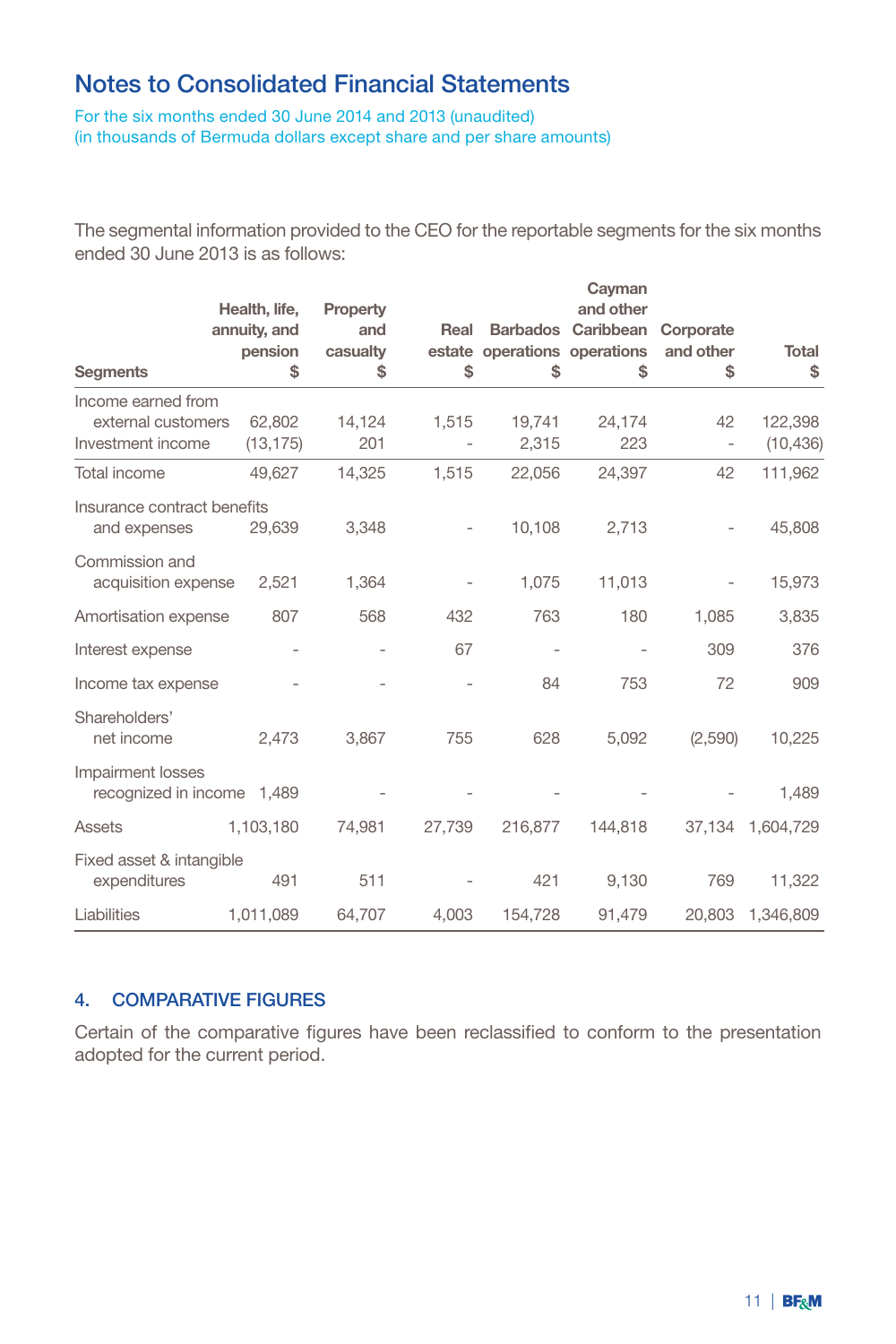### Directors & Group Senior Management Team

### **Board of Directors**

Gavin R. Arton, Chairman L. Anthony Joaquin, FCA, Deputy Chairman Nancy L. Gosling, B.Comm., LL.D., C.G.A. Gregory D. Haycock, FCA, JP Stephen W. Kempe Catherine S. Lord, B.Sc., JP Garry A. Madeiros, OBE, FCA, JP Richard D. Spurling Ann B. Teixeira, LLIF C.L.F. "Lee" Watchorn, FCIA, FSA R. John Wight, CPA, CA, CPCU

#### Group Senior Management Team

| R. John Wight             | Group President and Chief Executive Officer                          |
|---------------------------|----------------------------------------------------------------------|
| <b>Michael White</b>      | <b>Group Chief Financial Officer</b>                                 |
| <b>Abigail Clifford</b>   | Group Chief Human Resources Officer                                  |
| <b>Paul Matthews</b>      | Group Chief Information Officer                                      |
| <b>Ingrid Innes</b>       | <b>ICBL, Chief Executive Officer</b>                                 |
| <b>Marc Shirra</b>        | Island Heritage, Chief Executive Officer                             |
| <b>Glen Gibbons</b>       | Senior Vice President, BF&M General                                  |
| <b>Patrick Neal</b>       | Senior Vice President, BF&M Business Development                     |
| <b>Bryan O'Neal</b>       | Senior Vice President, BF&M<br>Operations and Corporate Strategy P&C |
| <b>Goulbourne Alleyne</b> | ICBL, Deputy Chief Executive Officer                                 |

#### Directors & Officers Share Interests

The total shares held by Directors and Officers at 30 June 2014 were 394,521 (30 June 2013 - 376,950).